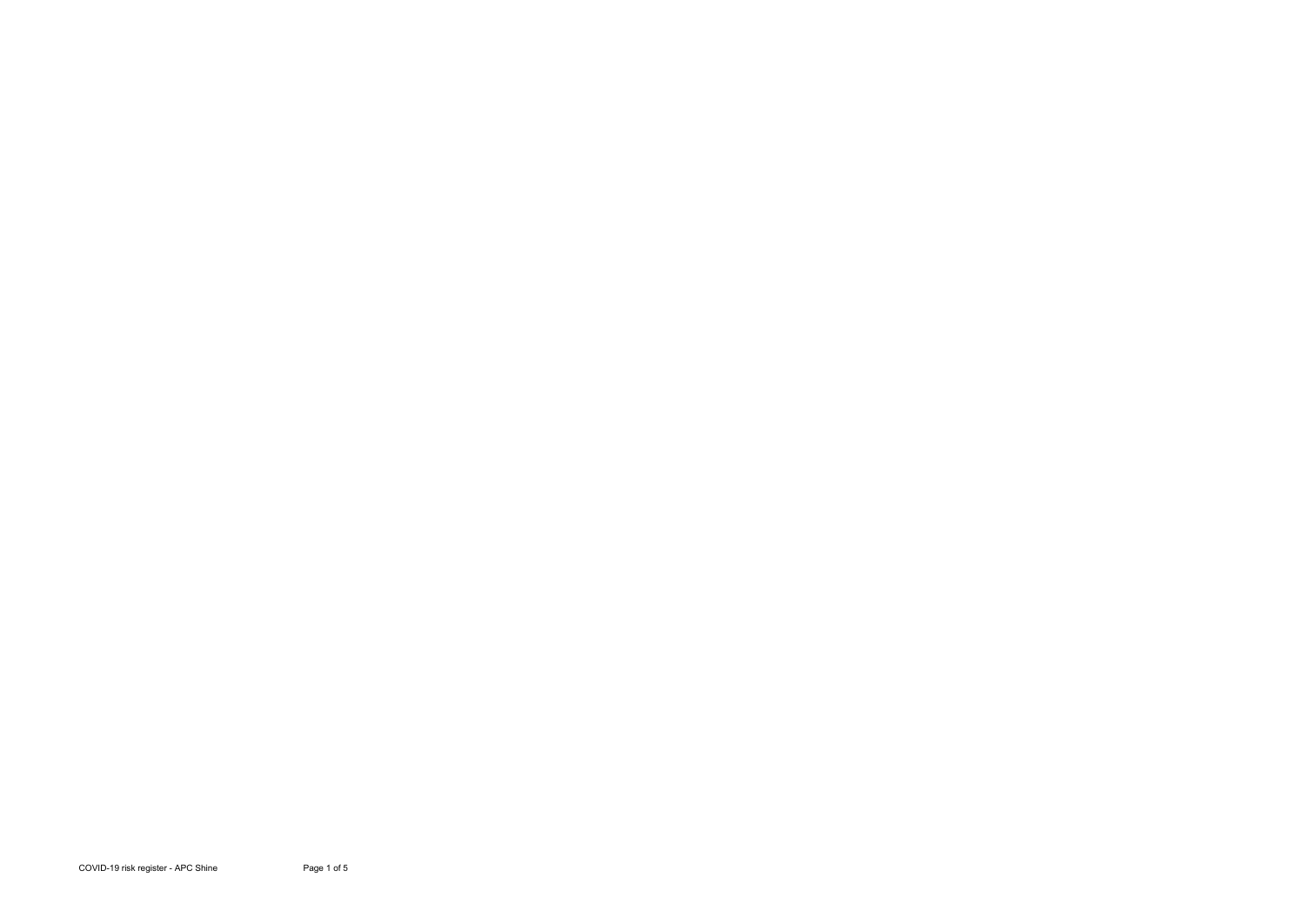## COVID-19 risk register: APC Shine

**Date:** 1/05/2020 **Hazard What is the harm that the hazard could cause? What is the likelihood that the harm would occur? What is the level of What controls are currently in place?** Are further controls required? Actioned COVID-19 from clients who are infected Staff or other clients catching COVID-19 (could result in serious illness or death). Medium, there has been an increase in local transmissions. Can't be 100% sure clients are following government restrictions. High, if clients or staff have not been following restrictions. Covid19 spreads quickly and the consequences may be severe. All domestic clients must complete the online health declaration that collects names, phone number and the following questions: 1. I have been following the current government restrictions. 2. I have not had any cold or flu like symptoms in the last 14 days. 3. I have been wearing a mask when leaving the house (unless you have an exemption) 4. I have not been in contact with someone who is suspected or confirmed case of covid19 Only 4 people are allowed on site while our staff are cleaning. Clients must report to 0474 463 066 immediately if their health changes and they start to have symptoms No visitors are allowed. If there are more people than on the health declaration, then the service will be cancelled. Clients must remain in a separate room while the service is being performed. Physical distancing must be observed at all times. Staff are to bring in equipment and products. Staff are to wear PPE: Masks, Gloves, eye protection Staff must constantly change gloves and use hand sanitiser. Equipment must be sanitised prior to each service. Clean rags must be used. Staff are to follow the new guidelines of cleaning and disinfecting in accordance with guidance from Safe Work Australia and public health authority. Staff must make quick decisions if any of the policies have been breached and leave the premises immediately plus call the office. Clients who refuse to follow the safety directions will be dropped from our services. Jake Cini



**Location:** APC Shine

| <b>Actioned</b><br>by | Date Due  | Date Complete | <b>Maintenance and</b><br>review |
|-----------------------|-----------|---------------|----------------------------------|
| Jake Cini             | 1/05/2020 | 1/06/2020     | Click here to enter<br>text      |
|                       |           |               |                                  |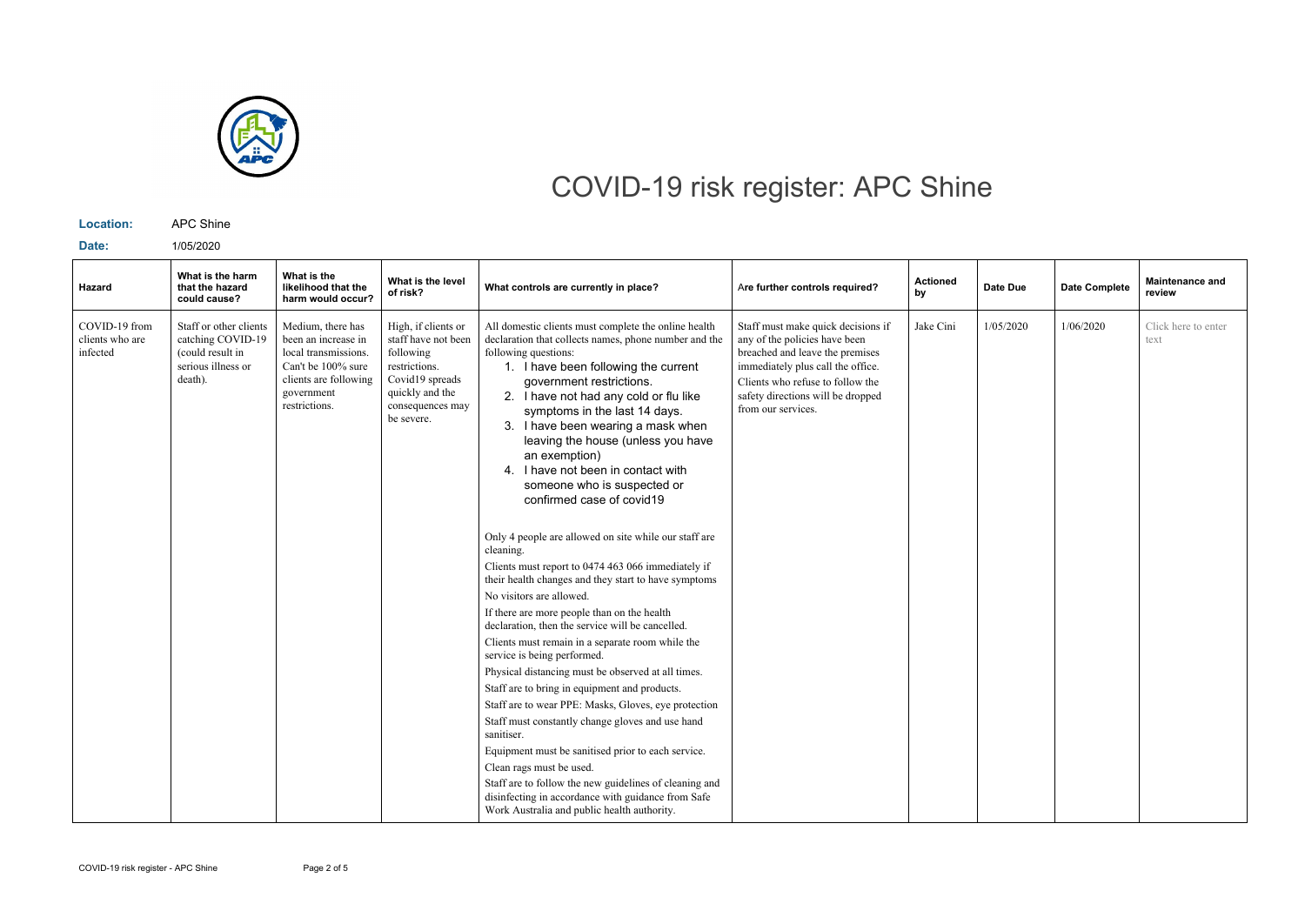|                                                         |                                                                                                  |                                                                                                                                                |                                                                                                                                                  | Weekly, staff must return all equipment, chemicals,<br>and products to the office where they will be replaced<br>by sanitised and clean equipment.<br>Payments are only accepted via online prior to the<br>service.<br>Alcohol based hand sanitiser is provided for staff.<br>Policy and procedures updated are on our website at<br>www.apcshine.com with copies given to staff and<br>emailed to clients.<br>All staff are to complete the online covid19 infection<br>control training                                                                                                                                                                                                                                                                                                                                                                                                                                                                                                                                                                                                                                                                                                                                                                                                                                                                                                                                                                                                                                                              |                                                                                                                                                                                                                                            |           |           |           |  |
|---------------------------------------------------------|--------------------------------------------------------------------------------------------------|------------------------------------------------------------------------------------------------------------------------------------------------|--------------------------------------------------------------------------------------------------------------------------------------------------|---------------------------------------------------------------------------------------------------------------------------------------------------------------------------------------------------------------------------------------------------------------------------------------------------------------------------------------------------------------------------------------------------------------------------------------------------------------------------------------------------------------------------------------------------------------------------------------------------------------------------------------------------------------------------------------------------------------------------------------------------------------------------------------------------------------------------------------------------------------------------------------------------------------------------------------------------------------------------------------------------------------------------------------------------------------------------------------------------------------------------------------------------------------------------------------------------------------------------------------------------------------------------------------------------------------------------------------------------------------------------------------------------------------------------------------------------------------------------------------------------------------------------------------------------------|--------------------------------------------------------------------------------------------------------------------------------------------------------------------------------------------------------------------------------------------|-----------|-----------|-----------|--|
| COVID-19 from<br>commercial clients<br>who are infected | Staff or other clients<br>catching COVID-19<br>(could result in<br>serious illness or<br>death). | Medium, there has<br>been an increase in<br>local transmissions.<br>Can't be 100% sure<br>clients are following<br>government<br>restrictions. | High, if clients or<br>staff have not been<br>following<br>restrictions.<br>Covid19 spreads<br>quickly and the<br>consequences may<br>be severe. | All commercial clients are asked to be off-site during<br>cleaning.<br>Commercial premises are to be performed after hours<br>where possible<br>If there must be someone on site then they must<br>complete the online health declaration that collects<br>name, phone numbers and the following questions:<br>5. I have been following the current<br>government restrictions.<br>I have not had any cold or flu like<br>6.<br>symptoms in the last 14 days.<br>7. I have been wearing a mask when<br>leaving the house (unless you have an<br>exemption)<br>I have not been in contact with someone<br>8.<br>who is suspected or confirmed case of<br>covid19<br>Only 4 people are allowed on site while our staff are<br>cleaning.<br>Clients must report to 0474 463 066 immediately if<br>their health changes and they start to have symptoms<br>No visitors are allowed.<br>If there are more people than on the health<br>declaration, then the service will be cancelled.<br>Clients must remain in a separate room while the<br>service is being performed.<br>Physical distancing must be observed at all times.<br>Staff are to bring in equipment and products.<br>Staff are to wear PPE: Masks, Gloves, eye protection<br>Staff must constantly change gloves and use hand<br>sanitiser.<br>Equipment must be sanitised prior to each service.<br>Clean rags must be used.<br>Staff are to follow the new guidelines of cleaning and<br>disinfecting in accordance with guidance from Safe<br>Work Australia and public health authority. | Staff must make quick decisions if<br>any of the policies have been<br>breached and leave the premises<br>immediately plus call the office.<br>Clients who refuse to follow the<br>safety directions will be dropped<br>from our services. | Jake Cini | 1/05/2020 | 1/06/2020 |  |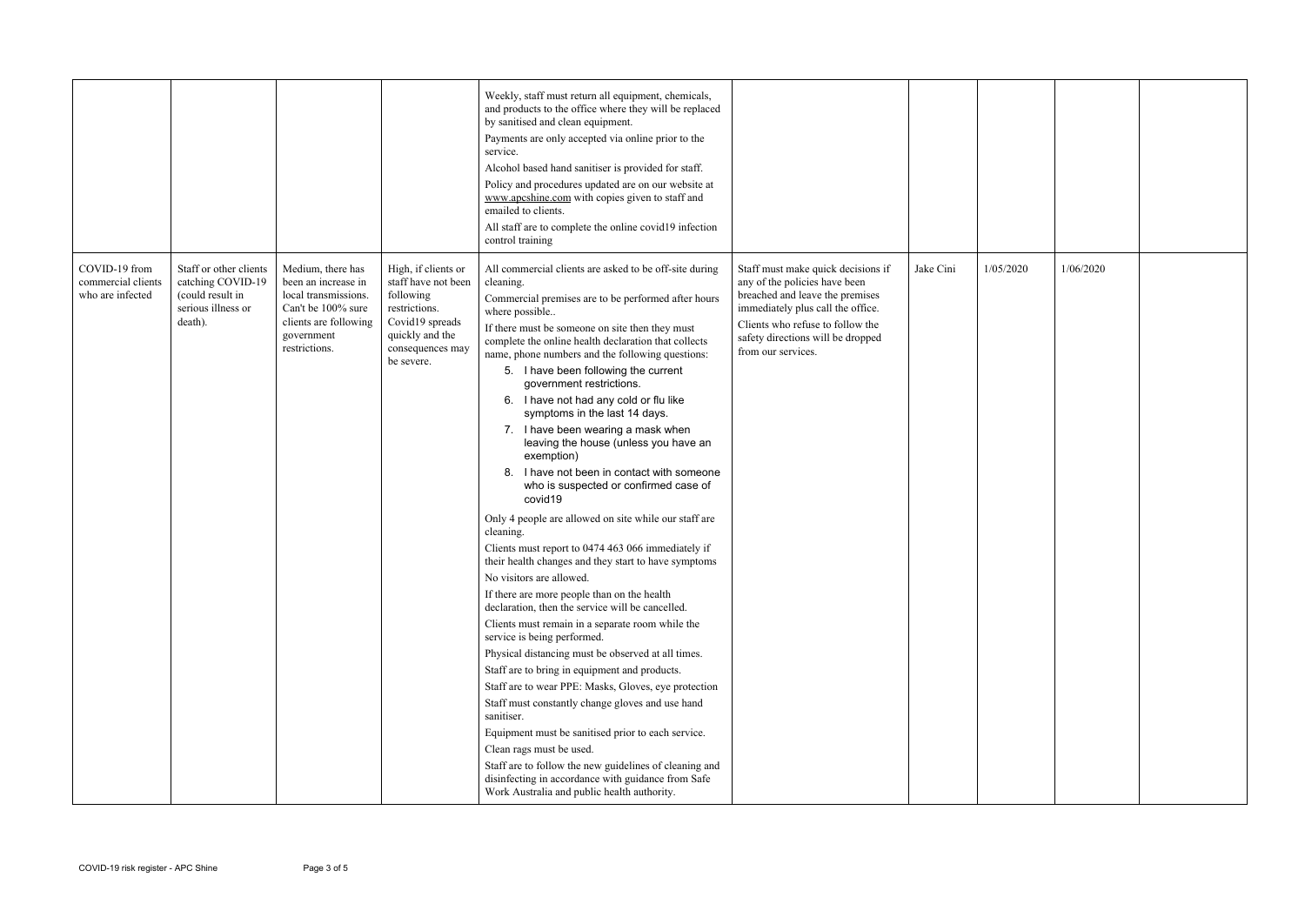|                                            |                                                                                                  |                                                                                                                                          |                                                                                                                                                  | Weekly, staff must return all equipment, chemicals,<br>and products to the office where they will be replaced<br>by sanitised and clean equipment.<br>Payments are only accepted via online prior to the<br>service.<br>Alcohol based hand sanitiser is provided for staff.<br>Policy and procedures updated are on our website at<br>www.apcshine.com with copies given to staff and<br>emailed to clients.<br>All staff are to complete the online covid19 infection<br>control training                                                                                                                                                                                                                                                                                                                                                                                                                                                                                                                                                                                                                                                                                                               |                                                                                                                                                                                                                             |           |           |            |                                                                                    |
|--------------------------------------------|--------------------------------------------------------------------------------------------------|------------------------------------------------------------------------------------------------------------------------------------------|--------------------------------------------------------------------------------------------------------------------------------------------------|----------------------------------------------------------------------------------------------------------------------------------------------------------------------------------------------------------------------------------------------------------------------------------------------------------------------------------------------------------------------------------------------------------------------------------------------------------------------------------------------------------------------------------------------------------------------------------------------------------------------------------------------------------------------------------------------------------------------------------------------------------------------------------------------------------------------------------------------------------------------------------------------------------------------------------------------------------------------------------------------------------------------------------------------------------------------------------------------------------------------------------------------------------------------------------------------------------|-----------------------------------------------------------------------------------------------------------------------------------------------------------------------------------------------------------------------------|-----------|-----------|------------|------------------------------------------------------------------------------------|
| COVID-19 from<br>staff who are<br>infected | Other staff or clients<br>catching COVID-19<br>(could result in<br>serious illness or<br>death). | High, there has been<br>an increase in local<br>transmissions. Many<br>people are ignoring<br>the advice of the<br>chief health officer. | High, if clients or<br>staff have not been<br>following<br>restrictions.<br>Covid19 spreads<br>quickly and the<br>consequences may<br>be severe. | Cleaning and disinfecting is done in accordance with<br>guidance from Safe Work Australia and Health<br>authorities<br>Staff have been briefed on symptoms of COVID-19<br>and have been told to stay home if they aren't feeling<br>well.<br>Staff must check in with the office daily and complete<br>a health declaration on their status.<br>If a staff member becomes unwell at work, a process<br>is in place to isolate them and arrange for them to be<br>sent home to receive medical attention.<br>Staff don't have contact with other staff or clients, all<br>paperwork is completed electronically.<br>Hand sanitiser, masks, goggles, gloves are all<br>available to staff while servicing clients.<br>Where staff meetings are required, they are held using<br>zoom and information sent by email or wix bookings.<br>Staff are instructed to only travel to and from client's<br>homes. There is to be now other stops except for<br>petrol.<br>When changing equipment and supplies at the office,<br>staff are only allowed in the store area. The items will<br>be ready, and staff are to pick them up and go. The<br>only interaction with office staff will be via phone<br>video. | Enure staff have copies of the policy,<br>procedures and safety instructions.                                                                                                                                               | Jake Cini | 1/05/2020 | 29/05/2020 | Consult with workers<br>at next staff meeting<br>for any feedback on<br>procedures |
| COVID-19 from<br>surfaces/touch<br>points  | Staff catching<br>COVID-19 (could<br>result in serious<br>illness or death).                     | Medium, there is<br>non-conclusive<br>evidence on how<br>long the virus can<br>last on different<br>surfaces                             | Medium, if clients<br>have not been<br>regularly cleaning<br>and sanitising<br>touch points.                                                     | Cleaning and disinfecting is done in accordance with<br>guidance from Safe Work Australia and Health<br>authorities<br>Staff have been trained on<br>cleaning/sanitizing/disinfecting surfaces and touch<br>points.<br>Staff have been trained on using PPE and must always<br>follow PPE use.<br>PPE is issued to all staff members.<br>There is a full policies $\&$ procedures manual on given<br>to all staff on the correct safety procedures on<br>cleaning and sanitising surfaces.<br>Only approved santising./disinfecting products are<br>used to manufacturer's directions.                                                                                                                                                                                                                                                                                                                                                                                                                                                                                                                                                                                                                   | Only accept jobs that can be<br>considered medium risk and staff<br>can easily follow the covid safe plan.<br>Where possible, only send 1 cleaner<br>to jobs.<br>If possible, look for work were the<br>premises is vacant. | Jake Cini | 1/05/2020 | 29/05/2020 | Consult with workers<br>at next staff meeting<br>for any feedback on<br>procedures |